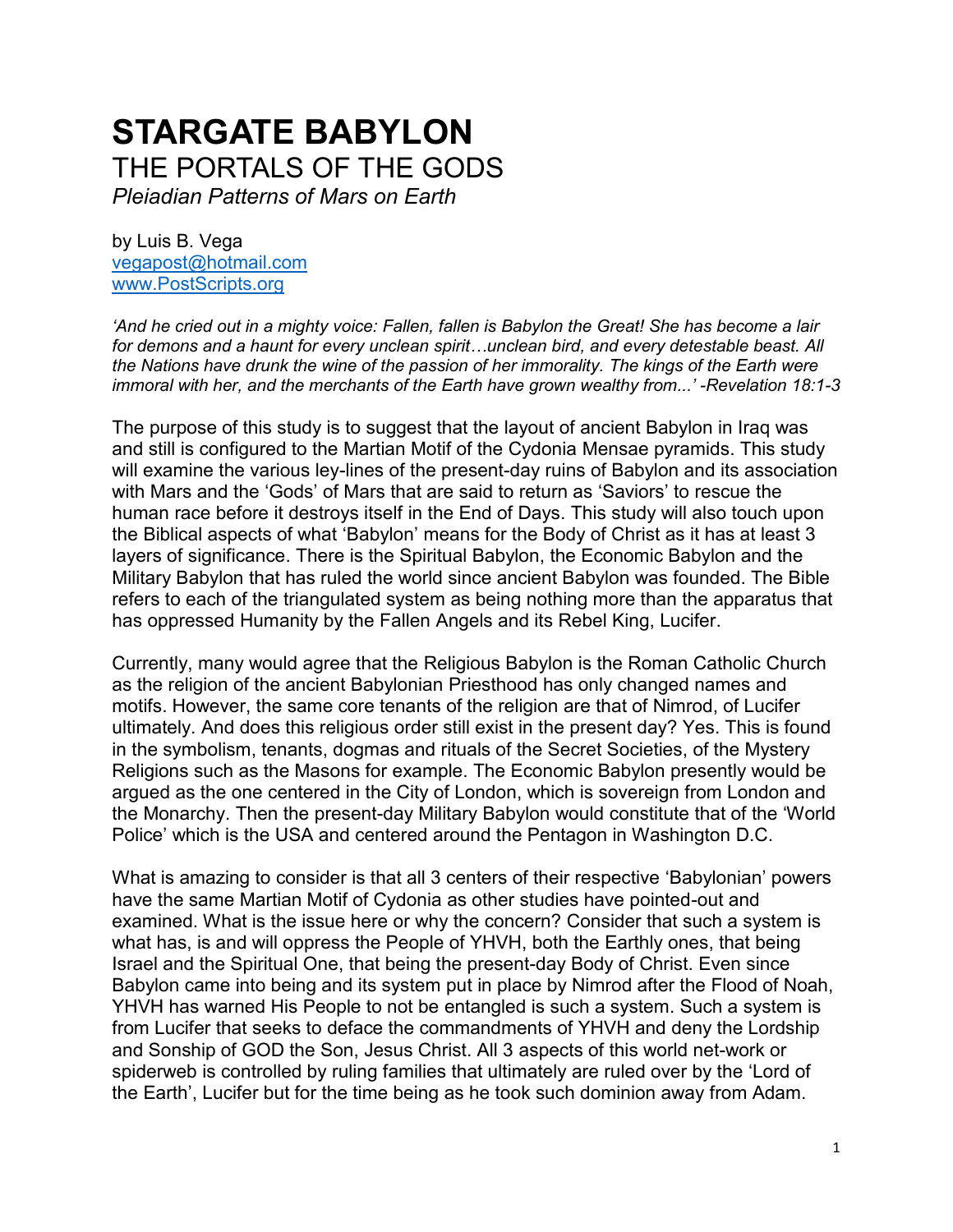## **The Beast System**

That being said, there is a contention presently occurring and one day, the Bible states that Babylon, with all its various renditions will be judged and destroyed for its evil and wickedness. Consider that the physical and ancient city of Babylon was never destroyed nor conquered. It was taken, for example by Cyrus the Persian, and that without firing a single shot or arrow in that case. He diverted the flow of the river and marched across under the Gates of Babylon. That day coincided with the last day of the Neo-Babylonian Empire, the 'Head of Gold' and its King, whom the prophet Daniel wared and interpreted the famous 'Handwriting on the Wall', there in the 'Pleiadian' Palace, etc. The literal destruction of 'Babylon' will culminate during the Tribulation Period as all 3 facets of the 'system' will merge with 1 man, that of the coming 'Nimrod', the AntiChrist, the 'Hunter'.

He will be seen as the return of Enki, the Lord of the Earth in an attempt to 'save' Humanity and re-establish the Golden Age before the Flood of Noah and even before the creation of Humanity with Adam and Eve. This 'Man of Sin' as the Bible describes him will have at his disposal the armies of the world, the new religion imposed and the economic 'Mark of the Beast' system to forcefully unite the world as Nimrod attempted at the Tower of Babel. He will eventually fuse all 3 in one spot on earth, not Babylon though but Israel, and then Jerusalem, specially the 3rd Temple. He will be of the royal bloodlines of the ruling families, whomever that will eventually be. It will be part of his credentials that he must be a descendant of not only King David but of the ancient 'Savior Gods' come from the Stars, etc. Many believe that because of this supposition, the literal ancient city of Babylon will be reconstituted. This will remain to be seen.

Ironically, YHVH used Babylon, in the past to judge His Earthly People, Israel or more precisely that of the last tribes remaining from the schism that occurred within Israel's Kingdom. As YHVH's People became like the wicked people YHVH had expelled from the land due to their sins, YHVH used the very evil empire of Babylon to judge and make captives of Judah, even taking them to Babylon itself. The Jews, as they were from that point called due to the fact that the main tribe remaining was Judah, were sentenced to 70 years of captivity in Babylon. This time period is rich with the accounts of Daniel and the dream of Nebuchadnezzar and subsequently with Ester, etc. However, this is also the time where many of the Jews stayed back after the Decree of Cyrus to return to Israel. Many partook of the ancient Luciferian Mystery Religions.

This is where then the various esoteric books of the Jews superseded the Torah by the Oral Traditions and of the Kabala for example. This has been a poison that has permeated throughout the renditions of what Judaism had and has become. In large part, it contributed to the rejection of Jesus when He showed up, exactly as foretold to Daniel there back in Babylon. Sadly, for Israel, such a history will repeat itself until this time, the entire Nation will say, 'blessed is He who comes in the Name of the LORD'. Until that time comes, the ruling families have had their control over the Jews along with the Elders of Zion. The Theocracy that YHVH intended has gone-on for a long time without a King. Thus, the ruling families along with and Elders have stepped-in to fill this gap. The problem? As many have researched, such families are of the bloodline that is steeped in Luciferianism and have and operate in the Spirit of AntiChrist.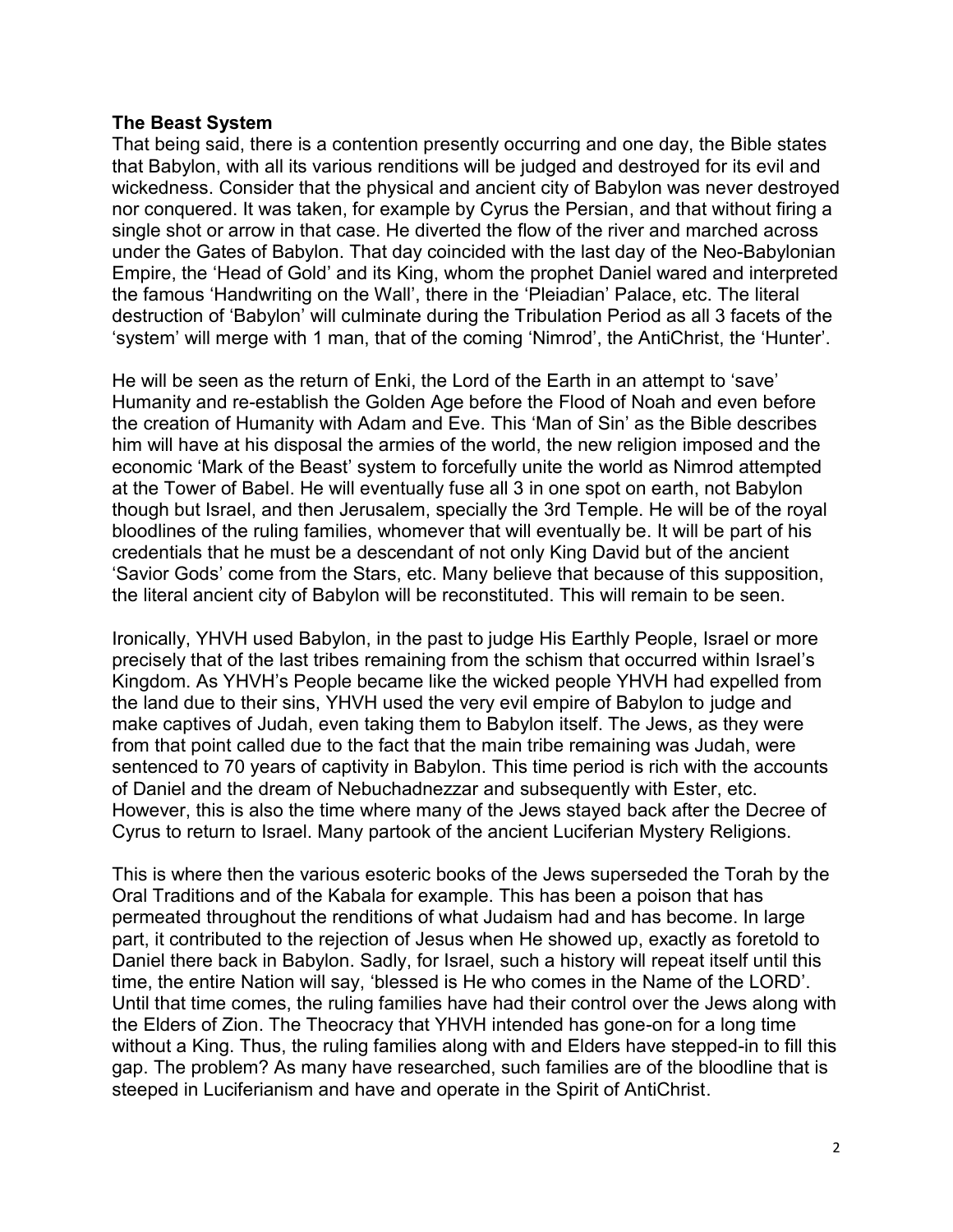# **A Portal of the Gods**

This narrative of the coming 'Saviors from the Stars' actually started to be propagated near Babylon in ancient Mesopotamia which means meso, middle and potamia, of waters. Thus, Babel was in the midst of the waters of the 2 major rivers that follow there to the Persian Gulf, the Euphrates and the Tigris. In fact, many attribute these 2 rivers as being the ones that flowed in the Garden of Eden. Contrary to the Evolutionist and Humanists, Humanity did not get its start in Africa and not by a 'biological accident' due to 'random chance'. Even the ancient Creation Tablets and that of many other cultures suggests that the 'Gods' created, intelligently a race of humans on Earth and placed them in a 'Garden' in this area. As to where exactly is the Garden of Eden has been an issue of much debate and speculation.

Many suggest Jerusalem is the actual place of the Garden and where Adam was made according to Rabbinical tradition. It was on the Dome of the Rock, that is said to be the 'Navel' of the Earth and where GOD created the planet from. Of course, every culture believes it is the 'Navel' and center of the Universe. Others believe that the Garden of Eden was somewhere in this area of the 7 ancient cities that were constructed after the Flood of Noah, centered around Eridu. This would corroborate the Sumerian and Akkadian Creation accounts in that Adamu was created and placed in a 'Garden' called ''Edin' in that area. Others believe the actual 'midst' of the Garden of Eden would then be somewhere perhaps in the midpoint of this distance between these 2 'edges' or 'Gate' entrances. It could be the case as Adam and Eve were expelled, Jerusalem on the Temple Mount would have been the 'outside' of the Eastern Gate in Paradise.

Jerusalem would have been the 'meeting' place where YHVH made the 1st Altar of Sacrifice to have an animal's hide cover the nakedness of Adam and Eve, no pun intended. This study strongly contends that the Temple Mount, and more precisely the Holy of Holies was and is where this 'Portal', a Gate' a 'Door' existed and will. YHVH, as the 'Gods' and humanity would meet there until the final and last Lamb of GOD would come to open the Gate or door to Paradise again. This literally occurred by the finished work of Jesus on the Cross of Calvary in that at the very second of His death, the Curtain of Separation to this 'Stargate' or this 'Door' to Heaven was now made open as YHVH rent the curtain from top to bottom. Thus, the area of ancient Summer could have been the area 'East of Eden' where Cain was exiled to for murdering his brother Abel.

What is the issue with the 'Door' and 'Altar'? It is a matter of which Sacrifice, and Altar are the right ones and how they are to be presented. Here is at the core of the contention amongst Humanity and the major cause for strife and bloodshed; who is Jesus and was His sacrifice sufficient and was the Cross of Calvary that 'Altar' adequate enough? As to the Maritain Motif configured in ancient Babylon, the following observations are made. The 3 major motifs of Cydonia, that being the Face of Mars, the 7-Pleiadian Pyramid City and the giant pentagon D&M Pyramid correspond to the 3 giant earthen mounds at the site of the present ruins of Babylon. What is left of the once mighty 'Queen of all Cities' on Earth is the various outlines of the streets such as the main one called Procession Street and the city walls.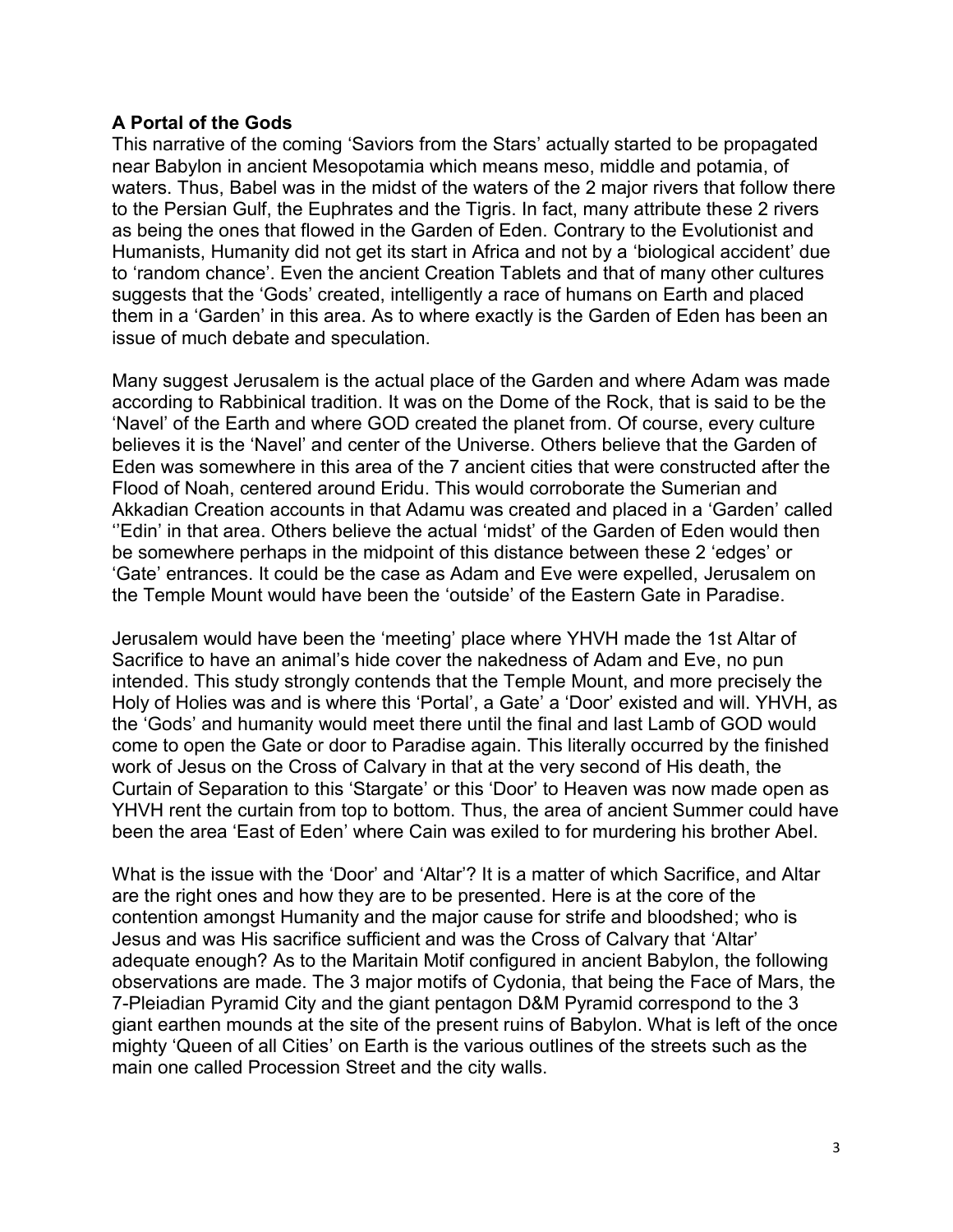## **Pleiadian Palaces**

There is also the outline of where the grand Temple to Murdoch stood. What has been restored, to a degree by the late Saddam Hussein was the 7-chamber Royal Palace of Nebuchadnezzar. He did however build a Presidential Palace atop the earthen mound corresponding to the adjacent ancient Palace of Nebuchadnezzar. He did liken his dictatorship and personage to that of the former monarch. Which if in fact was to be the case, then Saddam would have eventually come to the realization and truth that there is no GOD but YHVH as Nebuchadnezzar came to realize and decreed so to the world in his Open Letter, etc. This Open Letter in its entirety will be presented at the end of the study. Herein is the triangulation of the site in that the palace of the King that is so famous in the Bible corresponds to the Pleiadian 7-Pyramid City on Cydonia.

The D&M Pyramid would correspond to the earthen mound to the south and the Face of Ala-Lu with the earthen mound to the west. What is rather unique in all the ley-lines that converge is that at the intersection of the hexagram that is superimposed based on the triangulation of the site, the Temple of Murdoch corresponds to a structure on Cydonia in the same direction. In terms of some measures, the distance from the earthen mound on the south to the one on the northwest is approximately 1.44 miles. As the D&M Pyramid on Cydonia has a 333 degree heading, this is replicated as the earthen mound to the south, corresponding to the D&M Pyramid has a 333 degree heading directly to the Temple of Murdoch. Another observation deals with the Belt Stars of Orion. On Cydonia, the alignment is configuring from the D&M Pyramid to the Face of Ala-Lu with a pyramid in the midst that is heavily eroded. The alignments match that of Orion and at the site of Babylon, the interesting correlation is fixed on this middle structure.

At the present modern-day site of Babylon, a canal of water runs through the site as it was once the edge of the city fortified wall. Upon further examination, the center point corresponding to that of Cydonia has been moved to the north of the waterway, but exactly in proportion, geometrically to the size of the corresponding sites. There is debate as to whether this site of Babylon was the actual location of the Tower of Babel incident. Many would naturally presume such a supposition based solely on the name association. Bab means Gate in Akkadian and El is a generic term for 'God'. However, what is historically known is that Babylon was not as old as Eridu of the 7 cities built after the Flood of Noah. There is a structure, another temple to the north of the Babylon site about 2.5 miles that is in ruins. Many believe this could have been the infamous Tower of Babel but not likely as the area of Eridu is more of the prime candidate.

This temple, nonetheless, appears to construe an 'apex' of a giant pyramid that engulfs the entirety of the ancient Babylon city core from a top view. Thus, this structure corresponds to the motif of the All-Seeing Eye of Lucifer of the Masons, etc. What is rather astonishing with this 'extension' of structures is that it matches the one corresponding on Cydonia, Mars also beyond the triangulated pyramid complex. This structure just to the northeast appears to correspond to that of the layout on Earth. Thus, it would stand to reason that the Martian Motif is just the proverbial 'tip of the iceberg' as it is part of a much larger grid of pyramid complexes that also exists just adjacent to the southwest area of the Martian Motif on the Cydonia Mensae.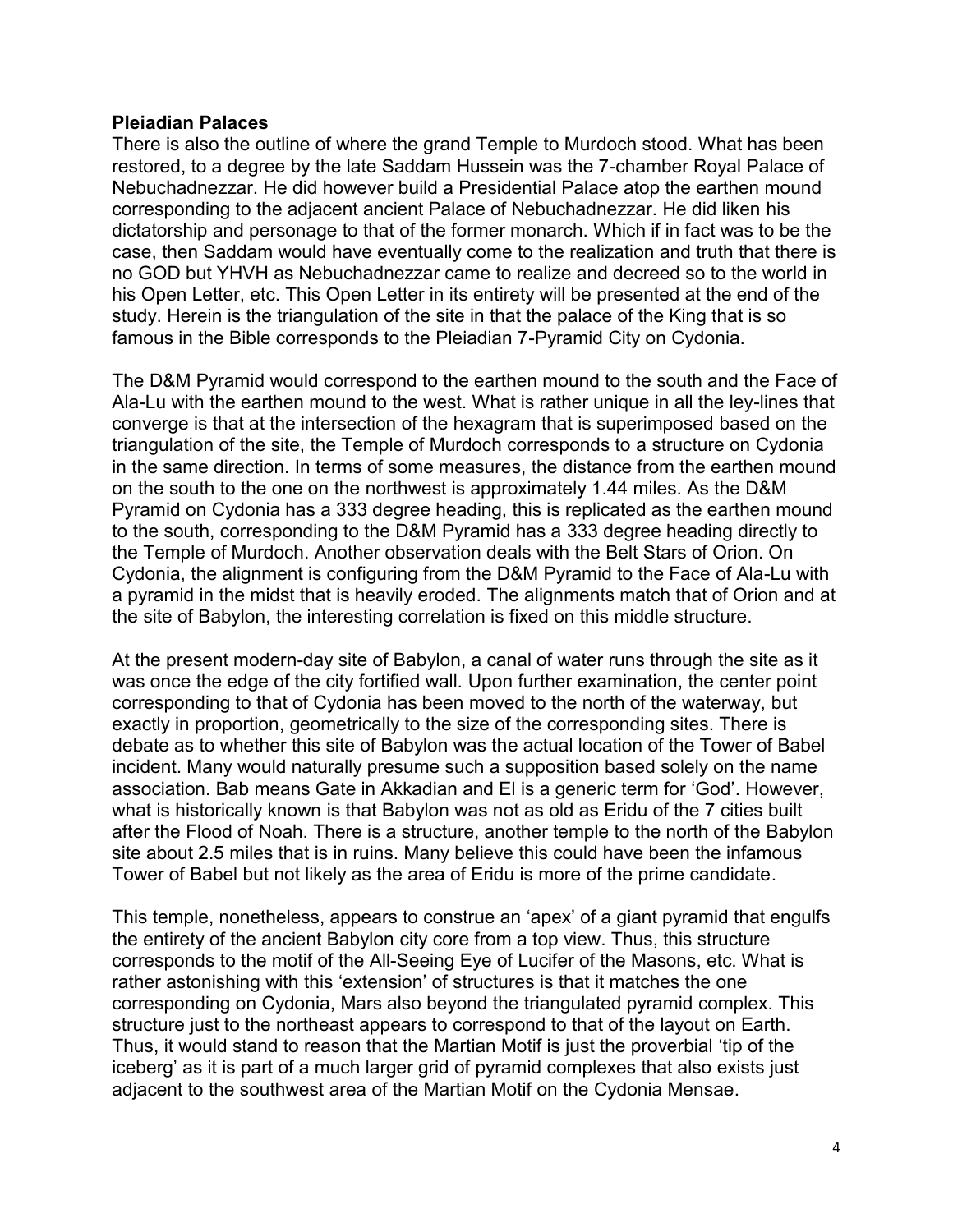If one superimposes the phi ratio spiral for a better visual effect at ancient Babylon from a top view, the Temple of Murdoch is the nexus point based on the overall symmetry. On Mars, this same phi ratio spiral is superimposed and from the same proportion configured, the end-point bypasses the center of the D&M Pyramid. There is a triangulation with other structure as a subsequent 11 mile distance would configure another triangulation. In terms of the Royal Palace of Nebuchadnezzar, the restoration efforts have just delineated the foundations and only some of the walls have been rebuilt but nothing close to what it originally appeared like during the days of Daniel. It is amazing to actually study and see the Royal Palace, at least from satellite imagery if not having a chance to actually visit the site.

It is also rather interesting is that no Google Earth images have been updated since 2004. One reason could be the nature of the U.S. invasion of Iraq in the mid 2000's as such areas could have been sensitive to U.S. military assets. However, it is very interesting that one of the lasts pictures ever made public of this Royal Palace precisely shows how the U.S. Army made a military 'research' base there just outside ancient palace walls. What where they doing there? Since then, many have come out and stated that indeed the U.S. military was searching for the ancient lost technology of 'Stargates'. This is what the Elites are trying to accomplish with CERN in piercing dimensions and 'Portals', etc. Essentially, the Tower of Babel was the 'CERN' of Nimrod's day that he wanted to construct and use for the same purpose.

Others contend that for example, the main reason for invading Iraq was to get at such sites and raid the Archeological Museum. It is believed the Luciferian elements wanted to acquire the cylinders that contained the knowledge of 'pass codes'. It was either through enchantments and/or readings that would activate such Star Ports. Why such an interest? Consider that such Stargates, or Portals had and have the power to teleport and transfer matter through dimensions. Consider that the 'Martian Saviors' or Angels both good and evil use such Portals to inter-dimensionally traverse space and time from the Heavenlies to Earth, etc. Consider the Jacob's Ladder concept and imagery depicted in the Bible. Such is not an issue for the 'Martian Saviors' and their demons and masquerading Aliens to do, etc. What is the issue is that Humanity wants this technology as it holds the key, no pun intended to unlock the secrets of the Watchers.

This is something alluded to in by Enoch, the 7th from Adam in his book. Is this plausible? Consider that this is exactly what Nimrod sought to accomplish and nearly did at the Tower of Babel. He wanted to tap into the power of the Stargate and propel himself into the Heavenlies, to the very Throne of YHVH for the purpose of dethroning Him. This required a genetic altercation to a degree unknown on this side of the public, but a knowledge Nimrod was given in that the Bible does state that 'he became a Gibborim', that is a Giant. The molecular structure was somehow altered in his body to the point that he wanted and obtained the same measure of 'hybridization' without being fathered by the Fallen Angles, the Watchers that descending on Mount Hermon, for example. This is the technology the ruling families aspire to have and have as they will invade whole nations to acquire it.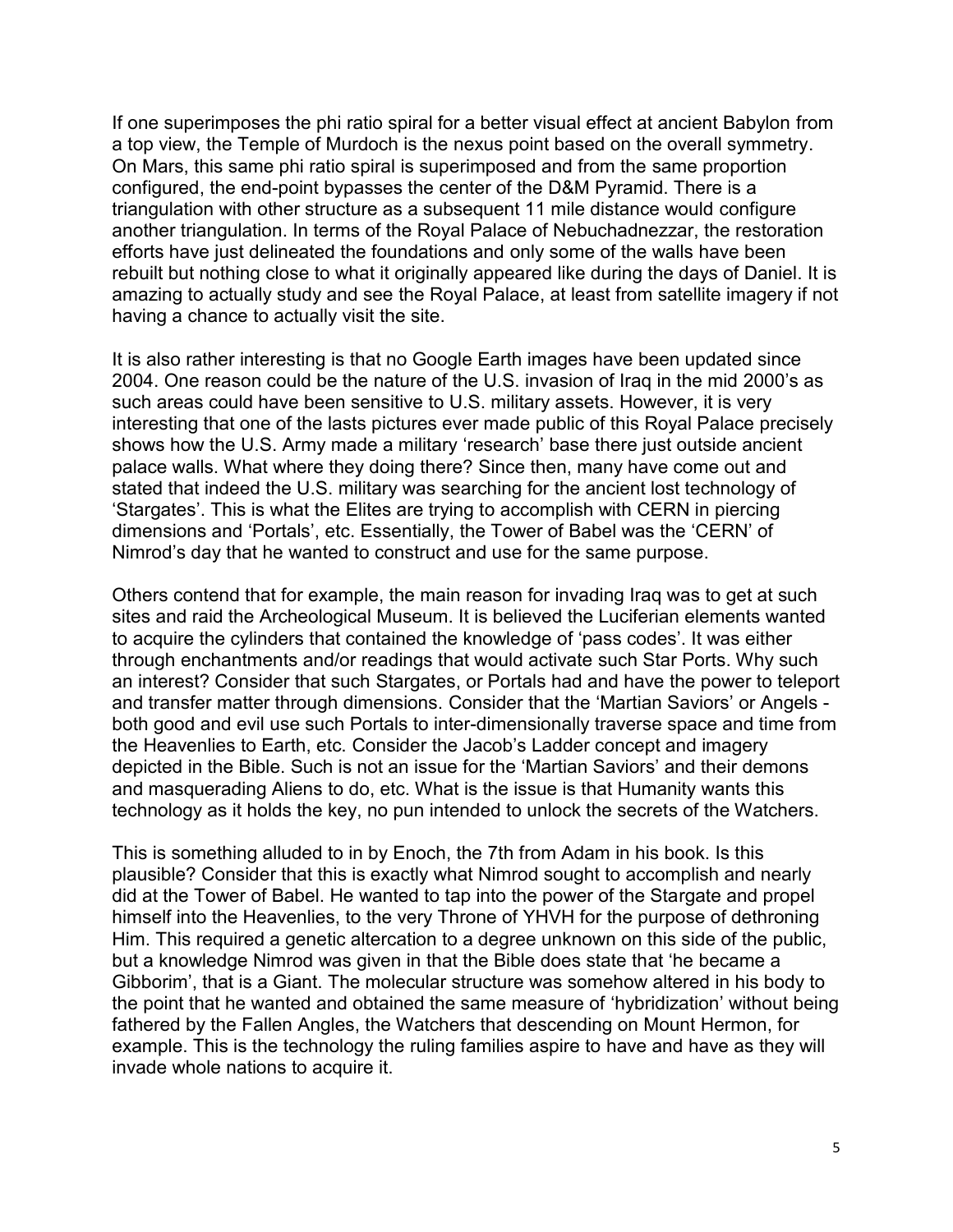#### **Tower of Power**

The Luciferians anticipate a final show down, perhaps such human hybrids cannot only be seen as Super Soldiers on Earth to fight conventionally, but the main reason is for them to be able to be used to wage war in the Heavenlies against Christ and His Angles, see Revelation 12. Can one imagine how many 'Super Soldiers' they could and have produced because of such forbidden knowledge? The purpose for them? To fill in the ranks of the Fallen Angels as they are out-numbered 2 to 1. If one thinks reading this, it is utterly absurd, then one needs to read about MK-Ultra, the Monarch Experiments, and the movie, 'Men who Stare at Goats'. It is a real life depiction of the psychological operation of the military that studied and uses the paranormal to wage warfare, etc. Nonetheless, it is believed by some that Nimrod had such powers based on the knowledge, revelation and technology being given by the 'Maritain Saviors'.

They are said to have come from the Pleiades, and other places among the 'Stars' to give 'civilization' and illumination to the human race before and after the Flood of Noah. Astronomically, the Royal Palace of Nebuchadnezzar is construed in the form the outline of the Pleiades Star Cluster. As the Palace had 7 main quads, with the center one leading to the Throne of the King, it is amazing to realize that for example, the prophet Daniel perhaps met many a times there with the King as he was made a Minister of the Empire. The ley-lines of how the Palace is built match the orientation of the Pleiades outline from a top view. Then when the 'Stargate' Sacred Geometry is configured from Babylon's Temple of Murdoch, a Fallen Angel, which is 666 feet squared, the pattern is the same corresponding to all of the Middle East region.

The theory is that perhaps the Dimensions of Paradise are encoded in such Sacred Geometry, pegged to certain ley-lines where the ziggurats or temples once stood. For example, the Temple of YHVH in Jerusalem matches the Temple of Murdoch and that of Cydonia, Mars based on that assumption. Evidently, the Ancients knew that Temples were places where the 'Divine' intersected or pierced the temporal, through Portals or Gates. Ala-Lu is said to have come through such 'Portals' and will again. He had escaped due to a failed rebellion and discovered Earth and its gold. They mined it but he was subsequently exiled to Mars that was a weigh-station. Thus, according to the ancient Sumerian Creation Tablets, Mars was once full of life as it is evident by former river beds but in one of Nibiru's fly-bys, the atmosphere was said to be ravaged.

With the advent of various Mars unmanned rovers, there has been some very peculiar and in some cases anomalies that occur and are hard to explain-away as mere coincidences. Other accounts tell of a celestial war that 'scared' the planet with a nuclear 'Armageddon'. The narrative told by these 'Martian Saviors' is thus that they are the Ancients of Earth, the 'Gods' that genetically engineered or 'created' Humanity. They had their cities on Earth mirror the pattern found on Mars and of the Stars such as the Pleiadian, and Orion constellations where they said they come form or abandoned really. For example, the Giza Pyramids are adjacent Cairo or Al Qahirah, Egypt which is derived from the word, 'warrior' as in Ares alluding to Mars. They replicated such configurations with their temples as they sought human worship. However, the worship led to human sacrifices and the sacrificing of babies as with Molech, for example.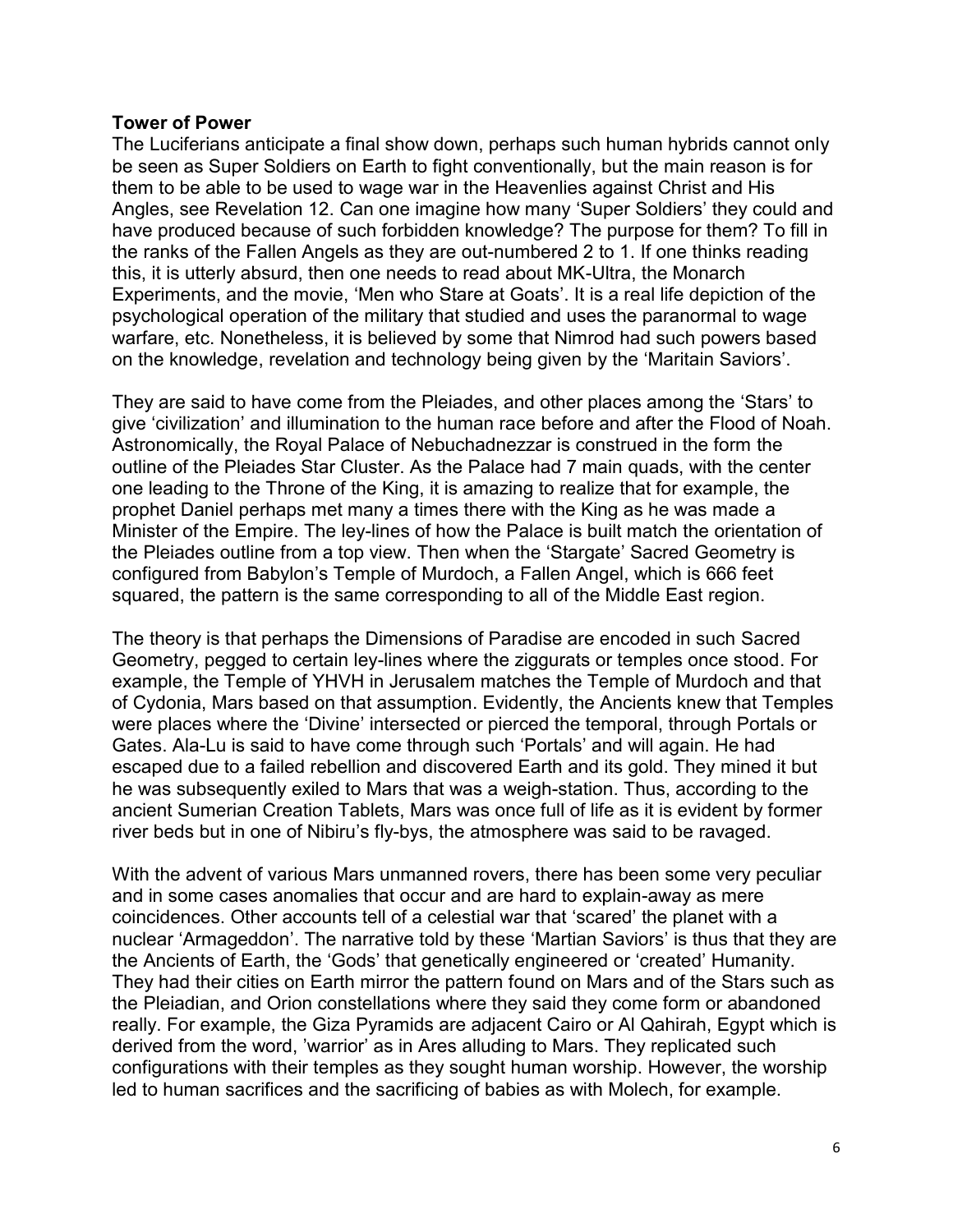# **The Rebel King of Nibiru**

As it has been alluded to, the Sacred Geometry on Mars had a significant role in positioning temples, pyramids and ziggurats at key points on Earth. These sites were a reflection of the Sacred Geometry in other extra-Earth locations such as in Cydonia, Mars and the constellations. Perhaps such 'Saviors' posing from Mars in this case, came to divulge this aspect of their many 'secrets' and power to the fallen race of Humanity. Why? The 'Stargates' that are comprised by Sacred Geometry in which were location in Babylon and the 7 Cities of Sumer or Shinar, for example...are to be activated in these Last Days as they were in Nimrod's day. Such still will attempt to finish 'building' the Tower of Babel that was interrupted by YHVH, there in Eridu. Eridu is perhaps believed to be the 1st city constructed after the flood of Noah. The 7 Cities of Shinar are the following. It was from Ur that YHVH called-out Abram, one might note.

- *1. Eridu*
- *2. Ur*
- *3. Larsa*
- *4. Erech*
- *5. Lagash*
- *6. Girsu*
- *7. Umma*

To reiterate, Nimrod attempted to pierce the veil of the spiritual dimensions with such Sacred Geometry and Luciferian magic. The combination would trigger an energy that the Earth ley-lines and nexus points would converge to open 'Gates' or Portals into the spiritual dimensions. Thus, the attempt at establishing the First World Order, failed as YHVH directly intervention and stopped the 'Enemy at the Gate', literally. The Bibles teaches that YHVH confused the single language at the time. It is where 'Babel' comes from as people could not understand each to communicate. This is how subsequently other places became inhabited, to include Babylon and beyond the Fertile Crescent. However, the Masons and religion of Nimrod, have not stopped since to establish such a New World Order. The quest presently is to unity the world, the 70 Nations that by the way is how the Sanhedrin views the world and has addressed it. Nimrod is attributed to have started the infamous 'Mystery Babylon the Great' religious system. It is a false religious order created by Lucifer's 'Unholy Trinity' of Nimrod, Semiramis and Tammuz, to replace YHVH's Truth. Interestingly, this false 'Son' was born on December 25.

To the Luciferians, Nimrod was the 1st Grand Master of Masonry after the Flood of Noah. He attempted to unify the world and not have them skater as YHVH prescribed. He arose in the 2nd generation after the Flood and is attributed to have been the 'Mighty Hunter' opposing YHVH. Many believe he was the character in the famous Epic of Gilgamesh. More astonishingly is the legend that Nimrod ended-up with the 'Fleeces' of Gold or that of the hides that were made by YHVH Himself that covered Adam and Eve. Many suppose that the Fleeces where taken in the Ark by Noah who lived 350 years after the Flood. It was enough time for several subsequent generations to arise. It is also supposed that it was eventually Esau who slew Nimrod in one of the hunting campaigns and took the Fleeces that ended-up with Nimrod. Many believe they still exist, and the ruling families possess them. They are said to have magical powers.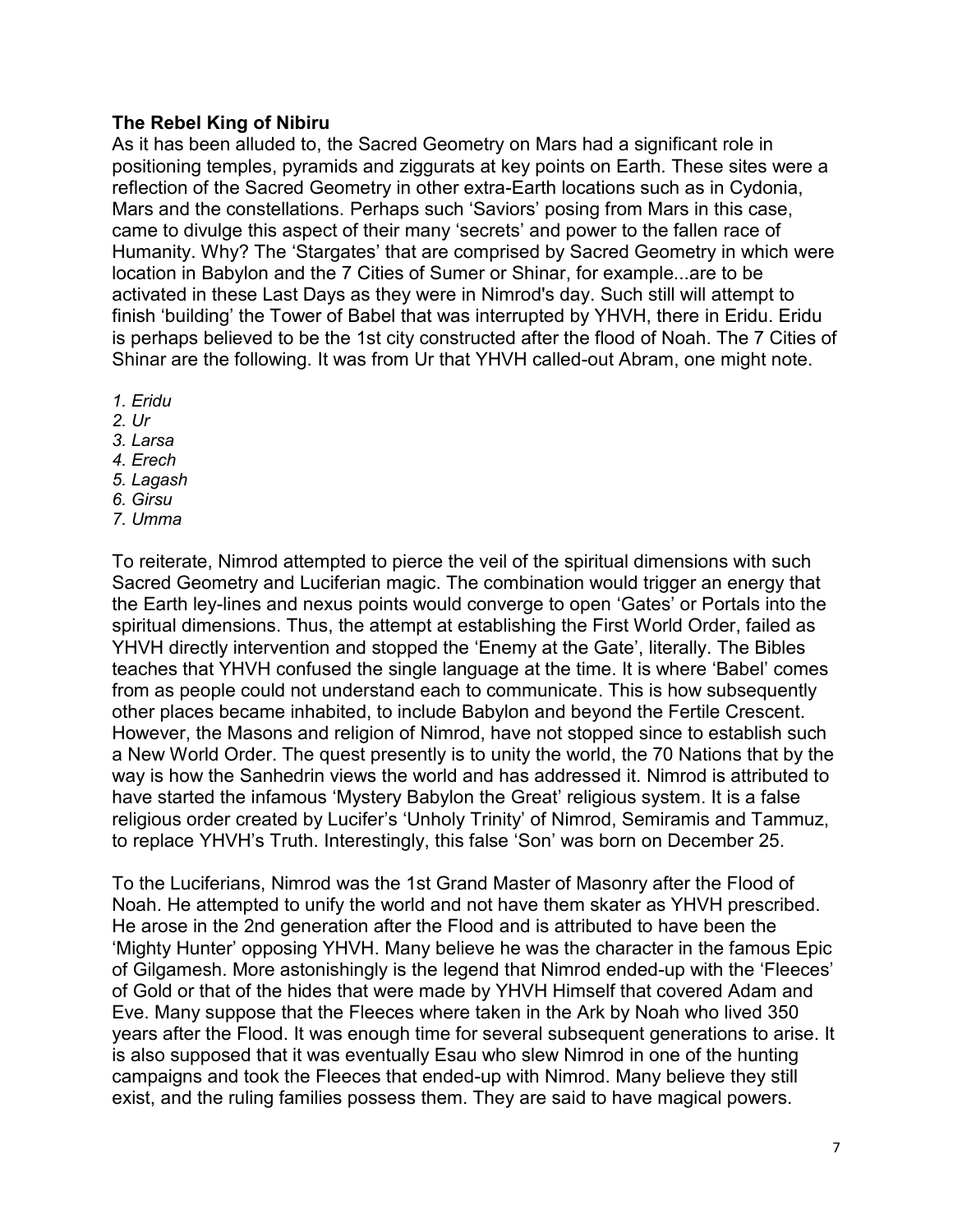How did Nimrod acquire such knowledge to become a Gibborim? It is believed by some accounts that it was by way of Lamech that built '2 Pillars' to house the 7 Secrets of all Knowledge or the 'Sciences' of the Demigods before the Flood of Noah. The 'Pillars' could refer to temples and/or pyramids for example. They contained the lost knowledge of Enoch, the 7th from Adam as they knew the Flood was coming. It does corroborate the similar account of Plato. It is said to be under the chambers of Giza where the paws of the Sphinx are at now and even more chambers alluded to. Amazingly there are sacred chambers in Saqqara, for example that have cut sarcophagi. They appear to have been repositories of some might important artifacts, but not human remains.

It was said that then later-on, Tubal Cain or 'Hermes' discovers them and initiated the Secret Societies with at Eridu. It was he who gave access to such knowledge of the pre-Flood world to Nimrod. Thus, this is why the ultimate 'spy' typology of 007 comes from such sources. In part, it is the code of their Secret Society that has its name a euphemism for the male member and genitals. In what sense? Realize that most, if not all of the 'Feasts of the Beast' require sexual intercourse, blood-letting and 'vampire' blood drinking rituals. The following are the various permutations of who Nimrod become as this fame and secretes where passed down to the present day.

*Orion Osiris Tammuz Molech Atlas Dagon Mars Mercury Zeus Dionysus*

Traditionally, the Tower of Babel is described to be a literal attempt to 'build' so high a tower that humans could ascend to 'Heaven' itself. Contrary, is was a 'Stargate' that could have pierced the spiritual dimensions by mere mortals to attain immortality. As noted, 'Bab-El' as in Babylon means 'Gate of the God'. Certain locations on Earth were built directly on the energy of ley-lines or locations where Earth's vortices had maximum potential to pierce the realm of the spiritual inter-dimensionally. Babylon was and is such a location along the Euphrates River that has this Sacred Geometry configuration based on the Cydonia, Mars triangulation that will play a key role in the Last Days.

There are numerous other locations around the globe that mirror this same heavenly design. The Bible and other extra-Biblical sources, attribute such a composition due to the visitation to Earth by Angelic Beings or 'Savior Gods' and 'Creators'. They taught certain human 'Initiates' this Sacred Geometry as they abandoned their 'abodes' in the Heavenlies. Essentially, such Fallen Angels and Lucifer have gone AWAL, Absence With-Out Leave. Perhaps one of their original station or posts was in the Pleiades and Mars, amongst others. The Bible does say that there are 'Gates' or Portals into Heaven and Earth. In fact, in the Last Days, GOD will unleash 1 spiritual 'Gate' in particular.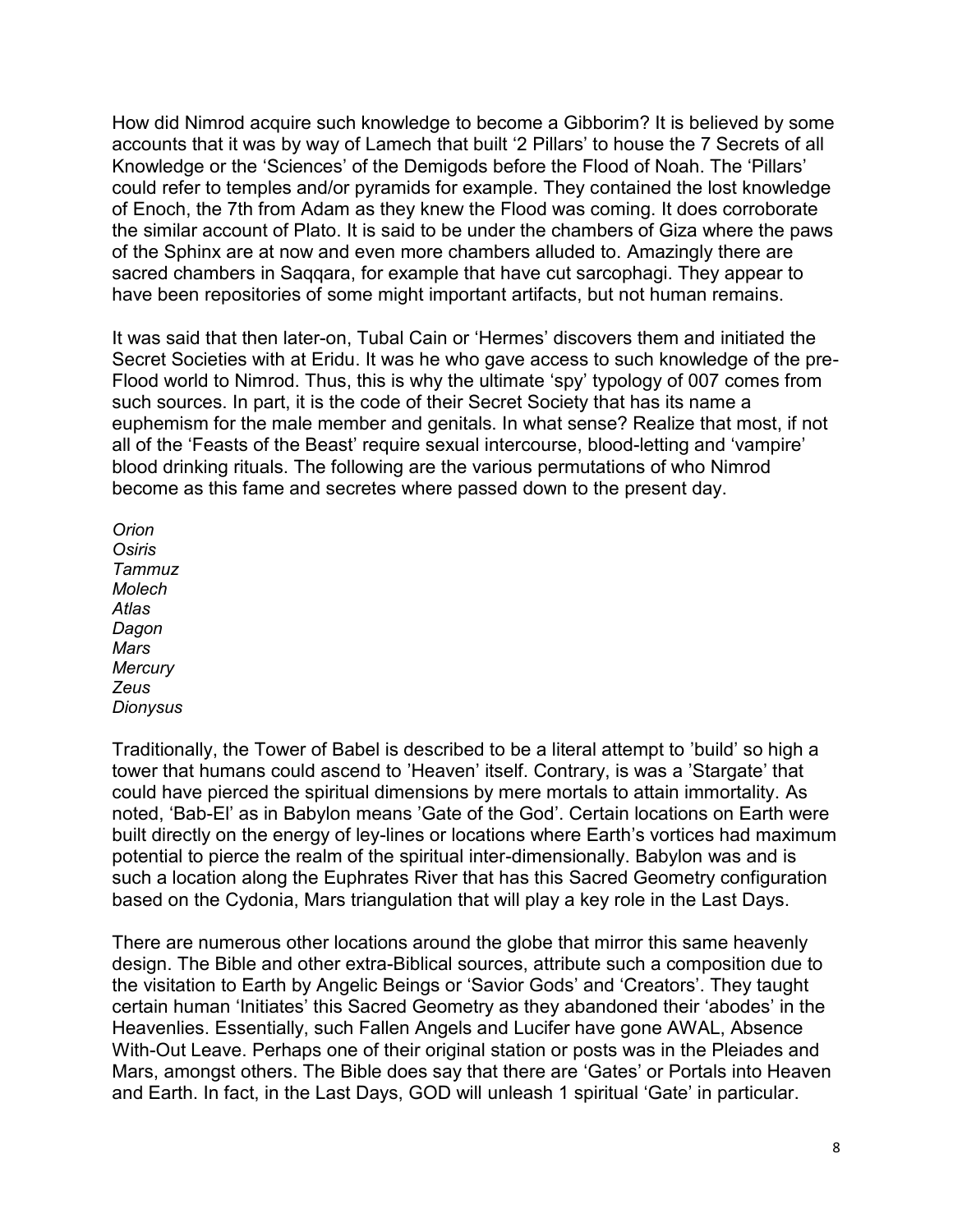## **Enemies at the Gates**

According to the Bible, a 'Stargate' at the Euphrates will be opened to loose demonic forces and/or entities that will be used to judge a rebellious world. The prominent Fallen Angel 'King' of this cohort is Apollyon or the Apollo of the ancient world that is to be released from the 'Pit'. Imagine the rampage and havoc such will have upon the world as a 'Convict' is released from a life sentence in prison? And who is this Rebel King, Ala-Lu of the Martians? According to the Lost Book of Enki, the Face of Mars was and is a mausoleum dedicated to Ala-Lu, an Anunnaki Rebel King. Anunnaki means 'Those from which came from Heaven to Earth' or 'fell' from Heaven more like it. The following is the interpretation made by the late Zecharia Sitchin although some do challenge his narrative and interpretation of the 7-Creation Tablets 'Cosmic Record' of the Sumerians.

Ala-Lu is said to have come from planet Nibiru that is projected to approach Earth during the Tribulation Period that will contribute to the Seal Judgment catastrophes. The Bible does disclose that a Fallen Angel, that being the Chief Seraphim, the Anointed or 'Christ' Cherub, Lucifer will come down to 'finish' the work of Nimrod by proxy of his human Antichrist, the Son of Perdition that the Bible discloses. He will literally come and seek to possess the Temple that will be rebuilt on the Temple Mount in Jerusalem. Why there? Think 'Stargate' and the 'Tower of Power'…Babel. Consider that the main reason for having Moses build the Tabernacle was for GOD the Creator, YHVH's Divine Glory to manifest and rest on the Ark of Covenant. In the perfect cube, the Holy of Holies became a meeting place with GOD, at the 'Gateway' to Heaven.

Thus, eschatologically, a 3rd Temple must and will be rebuilt as it will be Lucifer's last attempt at 'activating' such a 'Stargate' through the veil of the Holy of Holies in an attempt to succeed where Nimrod failed. The Bible in Thessalonians and in the book of Revelation does teach that at the midpoint of the Tribulation Period, Lucifer by way of his earthly human body proxy, the AntiChrist will enter the Holy of Holies and stop the Daily Sacrifices. As Lucifer proclaims himself there to be the Lord of the Earth, 'Enki' and 'God', it is at this time that in the spirit realm, Lucifer will clash with Michael and his Holy Angels. It will be one of Lucifer's last attempt to do the same by rushing through the Gate or Door into the Heavenly Holy of Holies. However, the heavenly invasion at this corresponding Celestial Gate at Zion backfires on Lucifer and his Fallen Angels and perhaps hybridized humans.

They instead will be cast down to Earth as the Rebel King, aka, Ala-Lu will have no 'more place found in Heaven for him'. In part, the rebellion of Lucifer could have been triggered by what he heard and saw pertaining to the plan of Humanity. The creation of Humanity was decreed by YHVH in the Divine Council to be created in the 'Likeness and Image of YHVH. And that one day humans would be given the thrones of the Angels, their position, power and dominions, etc. Moreover, that such a 'Bride of Christ' would be Co-Regent and sit on the Throne of Christ just as Jesus 'sat at the Right Hand of Majesty on High', as taught in the Bible. This is a privilege and right Lucifer and all the Angels could not have nor partake of. Perhaps jealousy arose as Lucifer singularly has sought to sit on YHVH's Throne altogether and has enlisted the help and support of fellow Angels and now beguiled humans for such a feat.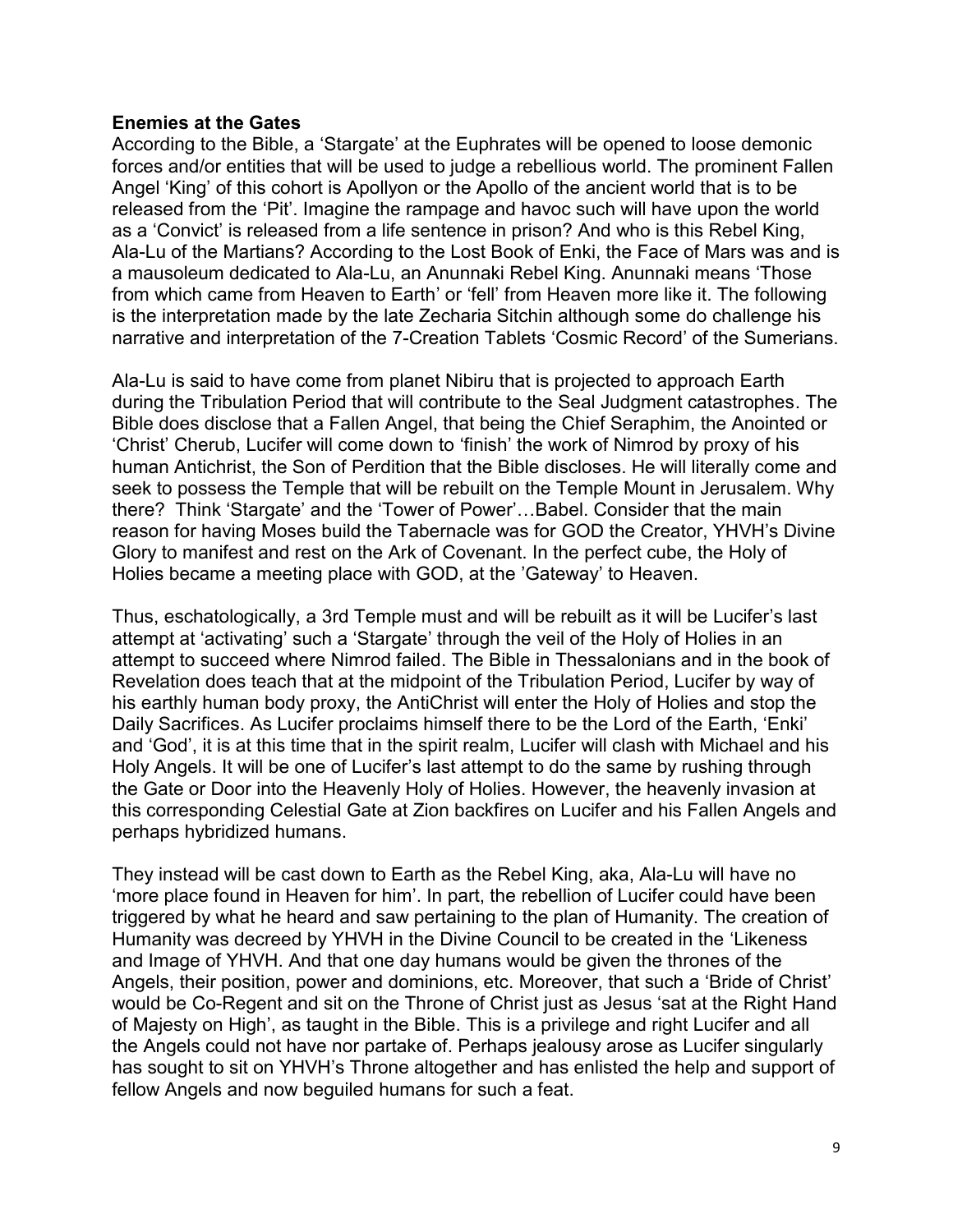This same spirit of rebellion is that which Nimrod partook that led to the Tower of Babel incident. This is the one and the same 'spirit' that opposed the teachings of Jesus, and still does. Such were the ones in power then as they are now who control the world, religiously, economically and militarily. As YHVH adversely warns His People to 'leave Babylon', both in a physical and spiritual sense, a show-down will occur in the End of Days as Jesus returns to destroy this 'Babylon' system that has its origin beyond Earth. In the Bible, especially in the last book, Revelation, Babylon is depicted as a city, a woman, etc., but so is the Israel, and the coming New Jerusalem.

It is really a contention of opposites and of whose, Anointed One, or Christ, 'City', 'Woman' and version of 'Paradise' will prevail. To the followers of Lucifer and such, Nimrod, as the 1st Grand Master of Masonry has his 'Great Work' yet to be done. Respectfully, such religious as Masonry seek to establish their 'image and likeness' after Lucifer's 'Order'. And this is coming from the very words of their Grand Masters in Morals and Dogmas. Such institutions that are actively working to bring this about are essentially the religion of Nimrod and Lucifer ultimately. They seek to prevail over Adoni, and His Followers, the true Sons of Light.

The false religion of the 'Martian Saviors', is one in which they thus have murdered, killed and controlled the world since the beginning in the Garden of Eden. Lucifer and his 'Nimrods' have tried to destroy the Testimony of and to Jesus Christ even before Genesis 3;15 as the Bible in Revelation 13:8 mysteriously declares that, …'all that dwell upon the Earth shall worship him (the AntiChrist), whose names are not written in the Book of Life of the Lamb slain before the foundation of the world was laid.' Until then, the allowed persecution of YHVH's People has painfully served a greater purpose as the growth of the 'Gospel Tree' has been watered by the blood of its Martyrs. In part it will serve as evidence at the Great Judgment when the Nations, the Fallen Angels and the Rebel King, Lucifer will be judged and shown for what their Great Work resulted in.

 $\mathcal{L}_\text{max}$  , where  $\mathcal{L}_\text{max}$  , we have the set of the set of the set of the set of the set of the set of the set of the set of the set of the set of the set of the set of the set of the set of the set of the set of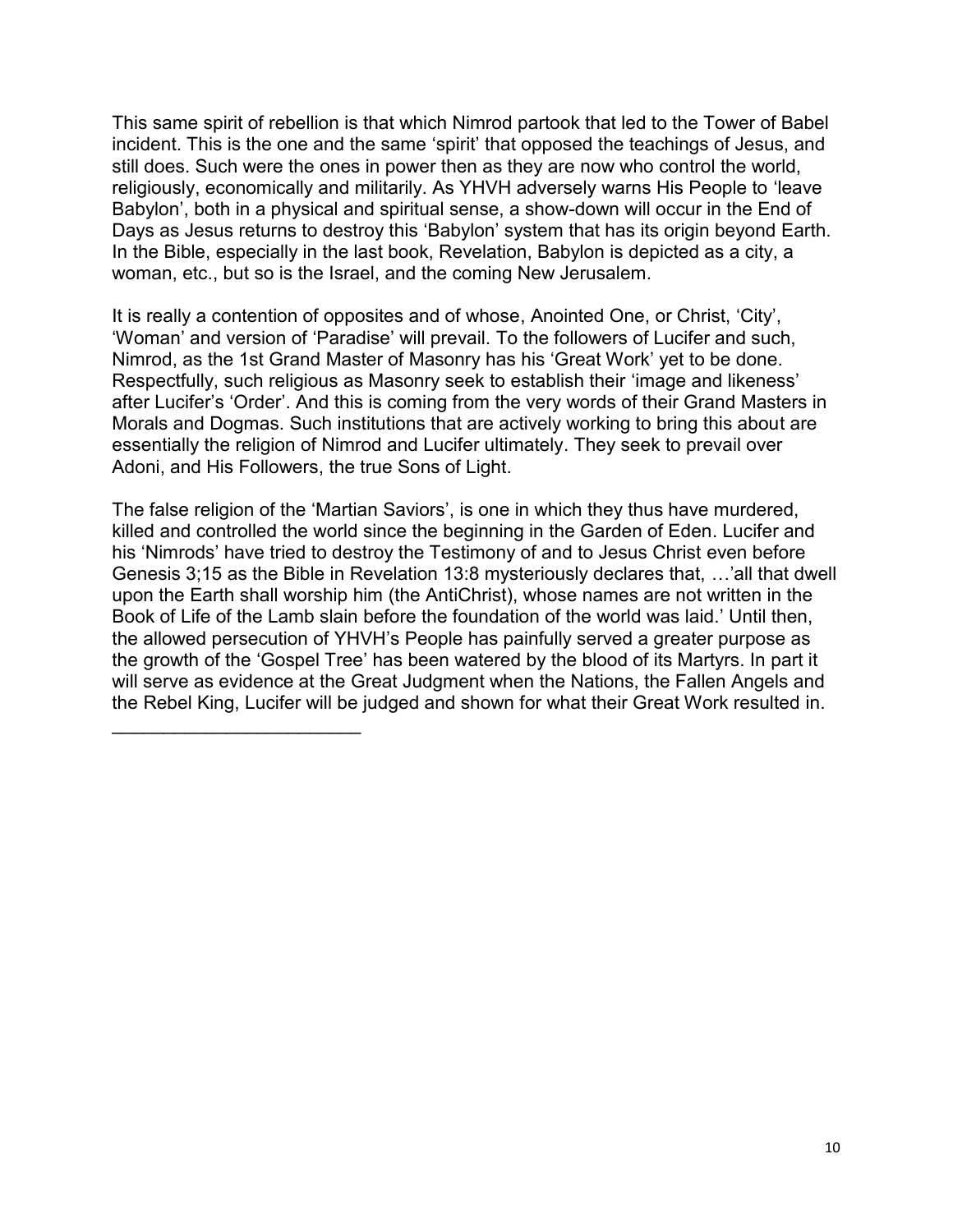#### **The Universal Proclamation**

King of Babylon

*'Nebuchadnezzar the king, unto all the peoples, nations, and languages that dwell in all the earth: Peace be multiplied unto you. It hath seemed good unto me to show the signs and wonders that the Most High God hath wrought toward me. How great are his signs! And how mighty are his wonders! His kingdom is an everlasting kingdom, and his dominion is from generation to generation.'*

*'I, Nebuchadnezzar, was at rest in my house, and flourishing in my palace. I saw a dream which made me afraid; and the thoughts upon my bed and the visions of my head troubled me. Therefore, made I a decree to bring in all the wise men of Babylon before me, that they might make known unto me the interpretation of the dream. Then came in the magicians, the enchanters, the Chaldeans, and the soothsayers; and I told the dream before them; but they did not make known unto me the interpretation thereof. But at the last Daniel came in before me, whose name was Belteshazzar, according to the name of my GOD, and in whom is the spirit of the holy gods: and I told the dream before him, 'saying, O Belteshazzar, master of the magicians, because I know that the spirit of the holy gods is in thee, and no secret troubles thee, tell me the visions of my dream that I have seen, and the interpretation thereof.*

*Thus, were the visions of my head upon my bed: I saw, and, behold, a tree in the midst of the earth; and the height thereof was great. The tree grew, and was strong, and the height thereof reached unto Heaven, and the sight thereof to the end of all the Earth. The leaves thereof were fair, and the fruit thereof much, and in it was food for all: the beasts of the field had shadow under it, and the birds of the heavens dwelt in the branches thereof, and all flesh was fed from it. I saw in the visions of my head upon my bed, and, behold, a Watcher and a Holy One came down from heaven. He cried aloud, and said thus, Hew down the tree, and cut off its branches, shake off its leaves, and scatter its fruit: let the beasts get away from under it, and the fowls from its branches.*

*Nevertheless leave the stump of its roots in the earth, even with a band of iron and brass, in the tender grass of the field; and let it be wet with the dew of heaven: and let his portion be with the beasts in the grass of the Earth: let his heart be changed from man's, and let a beast's heart be given unto him; and let seven times pass over him. The sentence is by the decree of the Watchers, and the demand by the word of the Holy Ones; to the intent that the living may know that the Most High rules in the kingdom of men, and giveth it to whomsoever He will, and establishes it over the lowest of men. This dream I, king Nebuchadnezzar, have seen; and thou, O Belteshazzar, declare the interpretation, forasmuch as all the wise men of my kingdom are not able to make known unto me the interpretation; but thou art able; for the spirit of the holy gods is in thee.*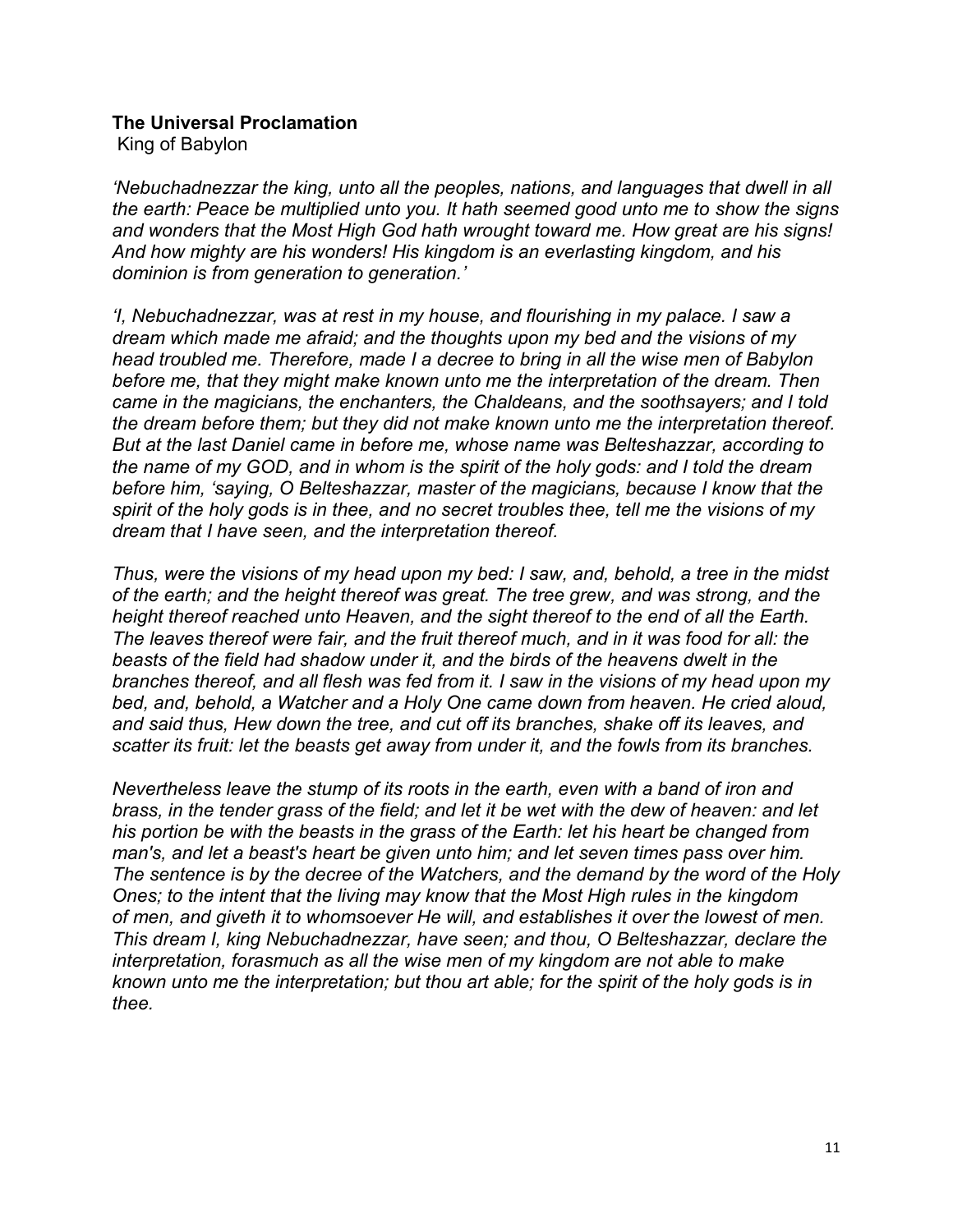*Then Daniel, whose name was Belteshazzar, was stricken dumb for a while, and his thoughts troubled him. The king answered and said, Belteshazzar, let not the dream, or the interpretation, and trouble thee. Belteshazzar answered and said, My lord, the dream be to them that hate thee, and the interpretation thereof to thine adversaries. The tree that thou saws, which grew, and was strong, whose height reached unto heaven, and the sight thereof to all the Earth; whose leaves were fair, and the fruit thereof much, and in it was food for all; under which the beasts of the field dwelt, and upon whose branches the birds of the heavens had their habitation: it is thou, O king, that art grown and become strong; for thy greatness is grown, and reaches unto heaven, and thy dominion to the end of the Earth.* 

*And whereas the king saw a Watcher and a Holy One coming down from heaven, and saying, Hew down the tree, and destroy it; nevertheless leave the stump of the roots thereof in the earth, even with a band of iron and brass, in the tender grass of the field, and let it be wet with the dew of heaven: and let his portion be with the beasts of the field, till seven times pass over him; this is the interpretation, O king, and it is the decree of the Most High, which is come upon my lord the king: that thou shalt be driven from men, and thy dwelling shall be with the beasts of the field, and thou shalt be made to eat grass as oxen, and shalt be wet with the dew of heaven, and seven times shall pass over thee; till thou know that the Most High rules in the kingdom of men, and giveth it to whomsoever he will. And whereas they commanded to leave the stump of the roots of the tree; thy kingdom shall be sure unto thee, after that thou shalt have known that the Heavens do rule.* 

*Wherefore, O king, let my counsel be acceptable unto thee, and break off thy sins by righteousness, and thine iniquities by showing mercy to the poor; if there may be a lengthening of thy tranquility. All this came upon the king Nebuchadnezzar. At the end of twelve months he was walking in the royal palace of Babylon. The king spoke and said, Is not this great Babylon, which I have built for the royal dwelling-place, by the might of my power and for the glory of my majesty? While the word was in the king's mouth, there fell a voice from heaven, saying, O king Nebuchadnezzar, to thee it is spoken: The kingdom is departed from thee: and thou shalt be driven from men; and they dwelling shall be with the beasts of the field.*

*Thou shalt be made to eat grass as oxen; and seven times shall pass over thee; until thou know that the Most High rules in the kingdom of men, and giveth it to whomsoever he will. The same hour was the thing fulfilled upon Nebuchadnezzar: and he was driven from men, and did eat grass as oxen, and his body was wet with the dew of heaven, till his hair was grown like eagle's feathers, and his nails like birds claws. At the end of the days I, Nebuchadnezzar, lifted up mine eyes unto Heaven, mine understanding returned unto me, and I blessed the Most High, and I praised and honored Him that lives forever; His Dominion is an everlasting Dominion, and His Kingdom from generation to generation.*